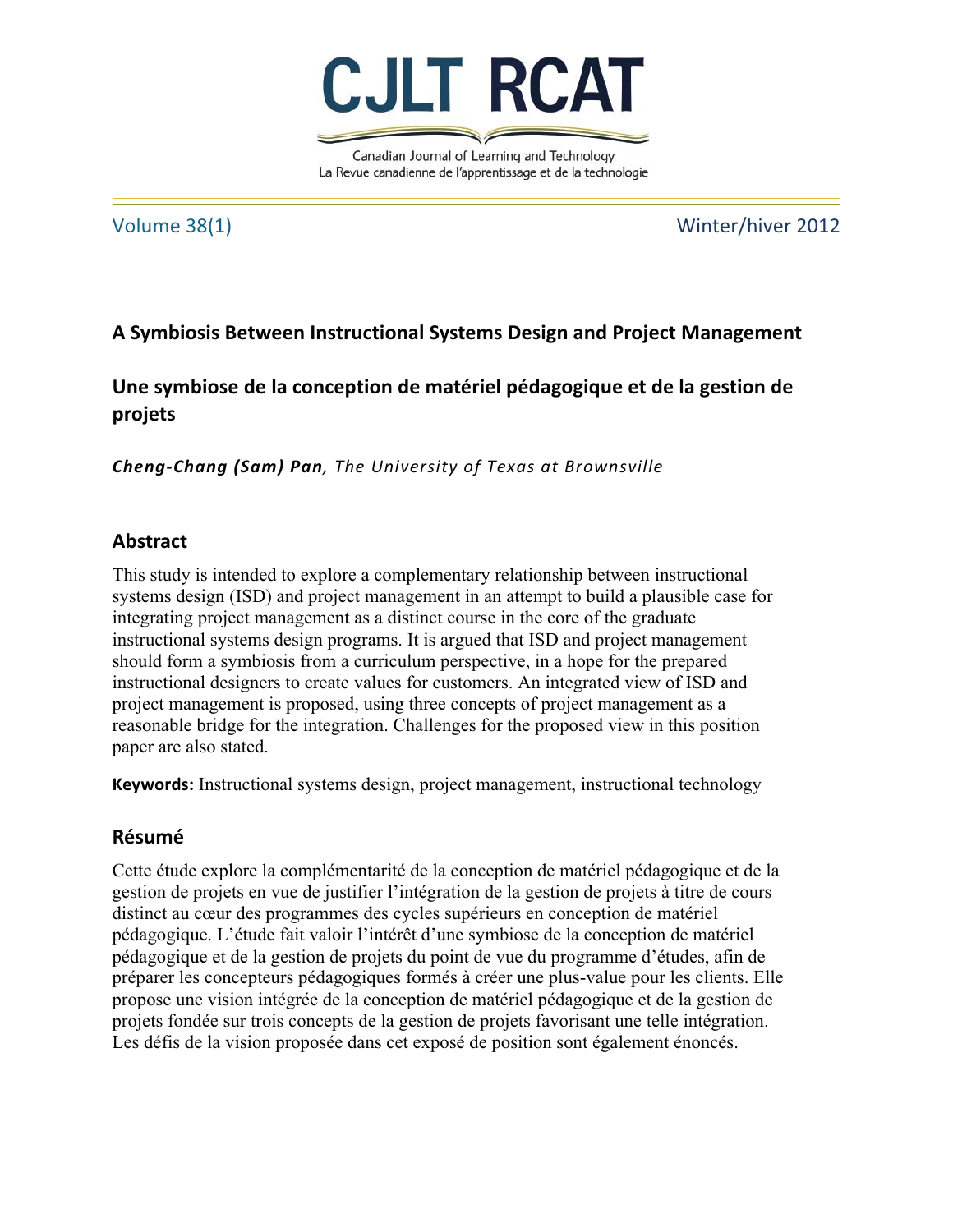$CLIT/RCAT Vol. 38(1)$ 

### **Introduction**

 $\overline{a}$ 

The Association for Educational Communications and Technology (AECT) is one of the premium organizations in the field of instructional technology; therefore, the standards AECT (2000) published are often followed by graduate programs of instructional technology in institutions of higher education, which are preparing professionals for developing instructional (and in some cases non-instructional) solutions to human performance problems. AECT's view of instructional technology focuses on learning and encompasses five domains of knowledge, which are called the knowledge base of instructional technology: design, development, utilization, management, and evaluation. Instructional systems design (ISD) is a sub-domain of design. A related term, instructional technology, is defined as the systemic and systematic manipulation and application of tools and principles within an educational or instructional setting intended to be needs-driven and outcome-based in support of learning, teaching, and human performance.

Instructional systems design  $(ISD)^{1}$  is one of the core courses in almost all instructional technology master's programs in the United States. It draws upon systems theory and various schools of psychology of learning. Because ISD graduate courses are usually offered through colleges or schools of education, they are considered as an application of educational psychology, among other fields and sciences (Schiffman, 1986). ISD focuses on the systematic design of instruction (Dick, Dick, & Carey, 2005). Its purpose is to develop a viable, effective instructional solution to an identified human performance problem. Professionals who undertake the design and development of instruction are called instructional designers or instructional developers. The process of ISD requires more than just developing instructional content. Effectiveness of the instruction is not the only thing that matters in the design and development of instruction; other matters such as efficiency and managerial skills are also called into play. If the development of instruction is viewed as a project, which is associated with a project end date (Project Management Institute (PMI), 2008), ISD and project management must marry for a synergetic effect of values that instructional designers are to create for customers. This is the primary argument of this paper.

The purpose of this position paper is to build a case for a symbiosis between ISD and project management from a curriculum perspective. The paper will first define ISD and project management and describe their backgrounds. Second, it argues there is a disconnect between theory and practice. Third, it makes an argument for an integrated view of ISD, informed by the literature. The integrated view is then applied to real life examples. Finally, challenges of the joint view will be discussed in the conclusion. The target audience of this paper is faculty in instructional technology degree programs as well as supervisors and administrators of such graduate program, whose understanding of core values of instructional technology as a distinct academic discipline varies.

 $1$  It is worth noting that instructional design, instructional development, instructional design and development, and instructional systems development are synonyms for ISD. Discussions of terminology in the field are beyond of the scope of this paper, as is the discussion of whether the field of instructional technology is called educational technology, instructional systems, or instructional design and technology. Those interested in these two discussions can refer to the work of Anglin (1995), Gustafson and Branch (2002), Luppicini (2005), Reiser and Dempsey (2007), and Roblyer (2006).

A Symbiosis Between Instructional Systems Design and Project Management 2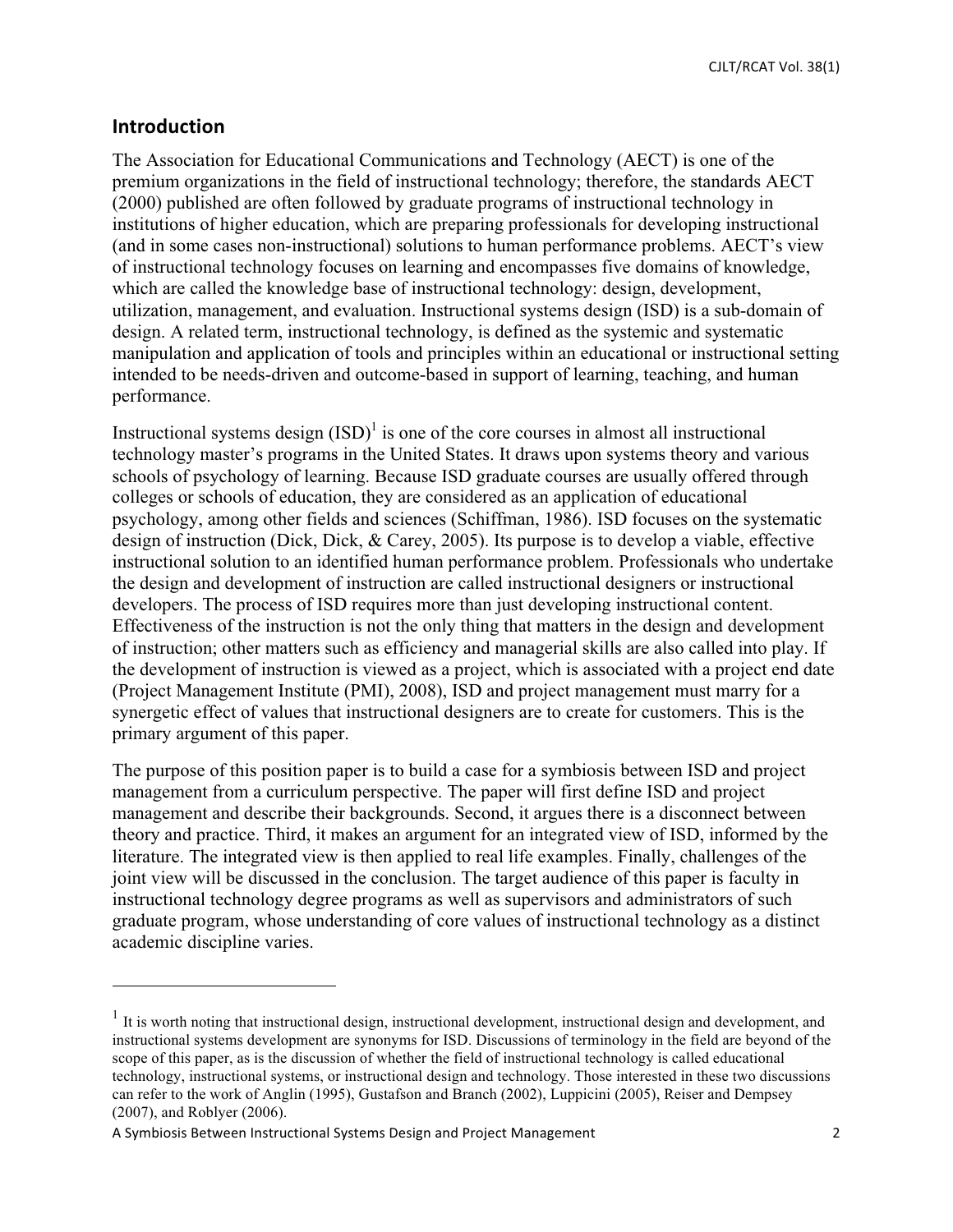## **Background**

#### **Instructional Systems Desian (ISD)**

Instructional systems design (ISD) is rooted in systems theory, where the design of instruction is considered systemic and systematic. In the view of Carr (1996), a systemic design emphasizes the interrelatedness and interrelationship between (or among) all the components (including their sub-components) of an instructional system, while a systematic design of the instruction concentrates on the phenomenon that the end or finish of a step of the design of instruction signals the beginning or start of a later step. For example, ADDIE (analysis, design, development, implementation, and evaluation) is a simple ISD model or a framework that underlies major aspects of ISD (Bichelmeyer, 2005) (see Figure 1). Some recognize and understand ISD through the ADDIE model (e.g., Cox, 2009) as a generic representation of what instructional designers do in the field.



 *Figure 1.* **A systems perspective of the ADDIE Model**

8 Symbiosis Between Instructional Systems Design and Project Management From a systematic perspective, ADDIE model is as a guide for instructional designers as they work through the five components. In general, the process entails a needs assessment, task analysis, objectives formulation, assessment development, content development, implementation of a developed product, and revision of the product. The systemic aspect of the model is realized through the interrelatedness between the five components through the revision part, which is commonly overlooked by novice instructional designers when referencing the model. For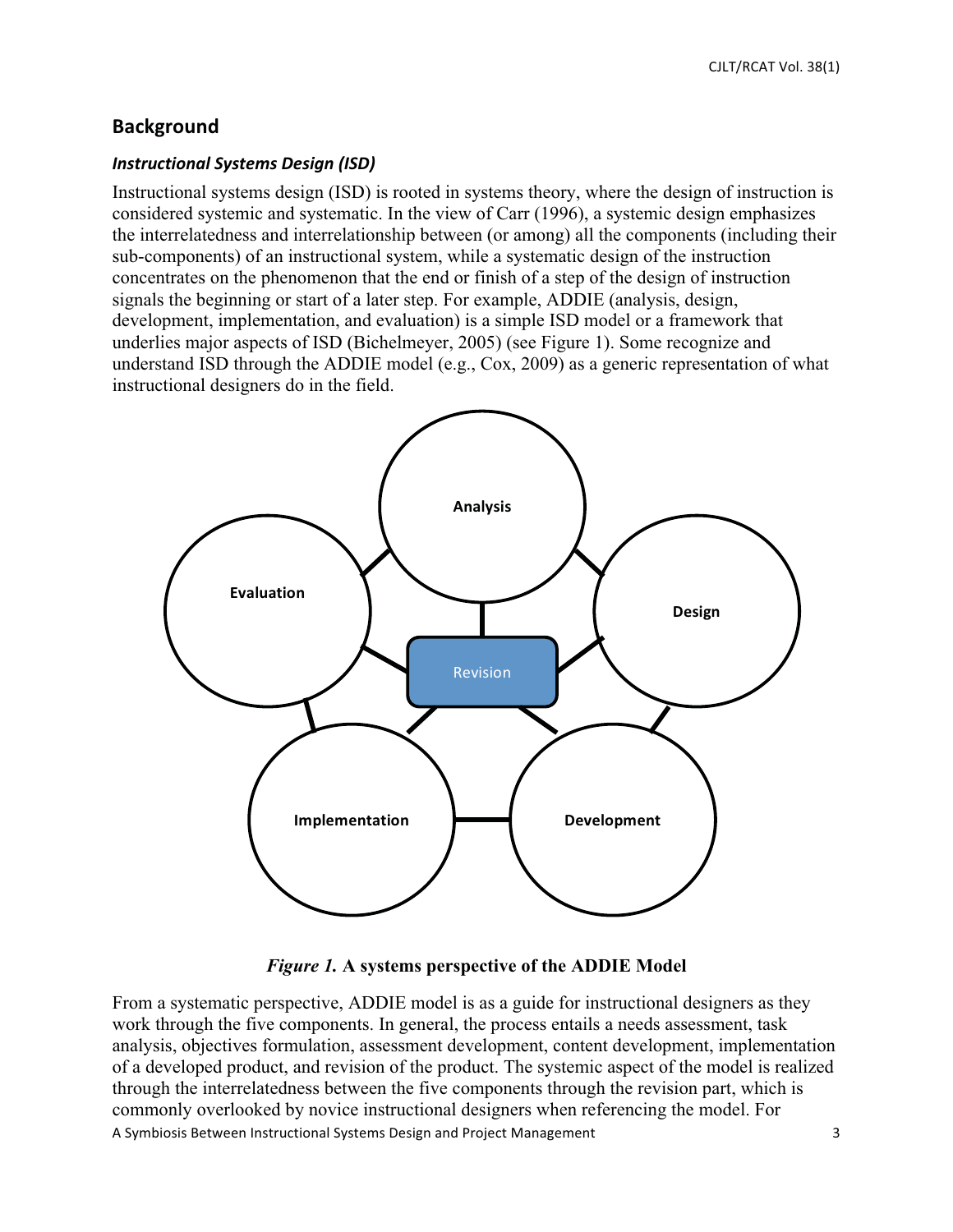instance, if one of the components is removed from the instructional design process, it is not just the components before and after that are affected, but also the entire output of the process-based model. That said, not all the practitioners would agree with this interpretation. Brandon (2004) warns that ADDIE merely summarizes the instructional design process. He also suggests that ADDIE is probably too outdated to explain what instructional designers actually do and that ADDIE may be too broad to assist instructional designers in documenting the instructional design life cycle. Nevertheless, different views of ADDIE may result from the way the model was interpreted and understood in the first place (Molenda, 2003). ADDIE is illustrated in this context due to its pervasiveness and popularity with the general public (Bichelmeyer, 2005). It is by no means the author's intention to draw on or debate the issue of whether ADDIE is an ISD model or a framework.

ISD has its strengths and weaknesses. Its strengths include systems thinking, effectiveness, and a grounded approach. First, systems thinking reflects two characteristics mentioned earlier: systemic and systematic. This thinking is also adopted by other fields, such as business. When developing an organization's strategic plan, such thinking allows managers to focus on the output (or the value) of the business process prior to mapping out an organization's strategic plan and operational plan. Second, ISD upholds effectiveness of instruction by working with testers through evaluation phases to assess whether the instructional solution assists the target audience in mastering performance objectives. Third, ISD is grounded in research and theories rooted in the fields of educational psychology, diffusion, consulting, project management, and systems theory (Schiffman, 1986).

Critics of ISD argued that the ISD process is tedious, rigid, and vulnerable to short turnaround. First, ISD has a set of basic steps to follow; the ADDIE model encompasses five steps plus the hidden step of revision and other sub-steps. Following these steps and sub-steps can be tedious, particularly in the front-end analysis and design phases, where instructional designers need to determine whether the subsequent training or learning program is justified, to analyze the performance and learning contexts, to identify the subject content, and to describe the learners' characteristics. The nature of the design (what is behind the scenes) can be less interesting than the latter part of the instructional design where training is being developed and taking shape (what is on stage). Second, the rigidity of ISD can discourage creativity and lend itself to a cookie-cutter type product. Third, this rigidity can be exacerbated when turnaround time is short. Time pressures interfere with faithfully completing the steps of the ISD process. Interested readers can read Gordon and Zemke's (2000) and Zemke and Rossett's (2002) work on weaknesses of ISD.

*Project Management*  Meredith and Schafer (2010) define project management as managing a special form of process in an organization, the output of which is some type of value of desire and interest. Such value creation is one of the most essential organizational activities, and it helps justify the existence of the organization. In project management, each project is characterized by an ultimate goal, tasks that are interrelated and coordinated, a limited timeframe, and its own uniqueness (Layng, 1997). Project teams are often adopted, as Anantatmula (2008) explains, "to integrate multiple disciplines and diverse skills to meet project objectives successfully" (p. 35). In this context, every project leads to an anticipated outcome as a result of a group process. This outcome is usually identified in the charter in the initiating phase of the project. A project is usually broken

A Symbiosis Between Instructional Systems Design and Project Management 4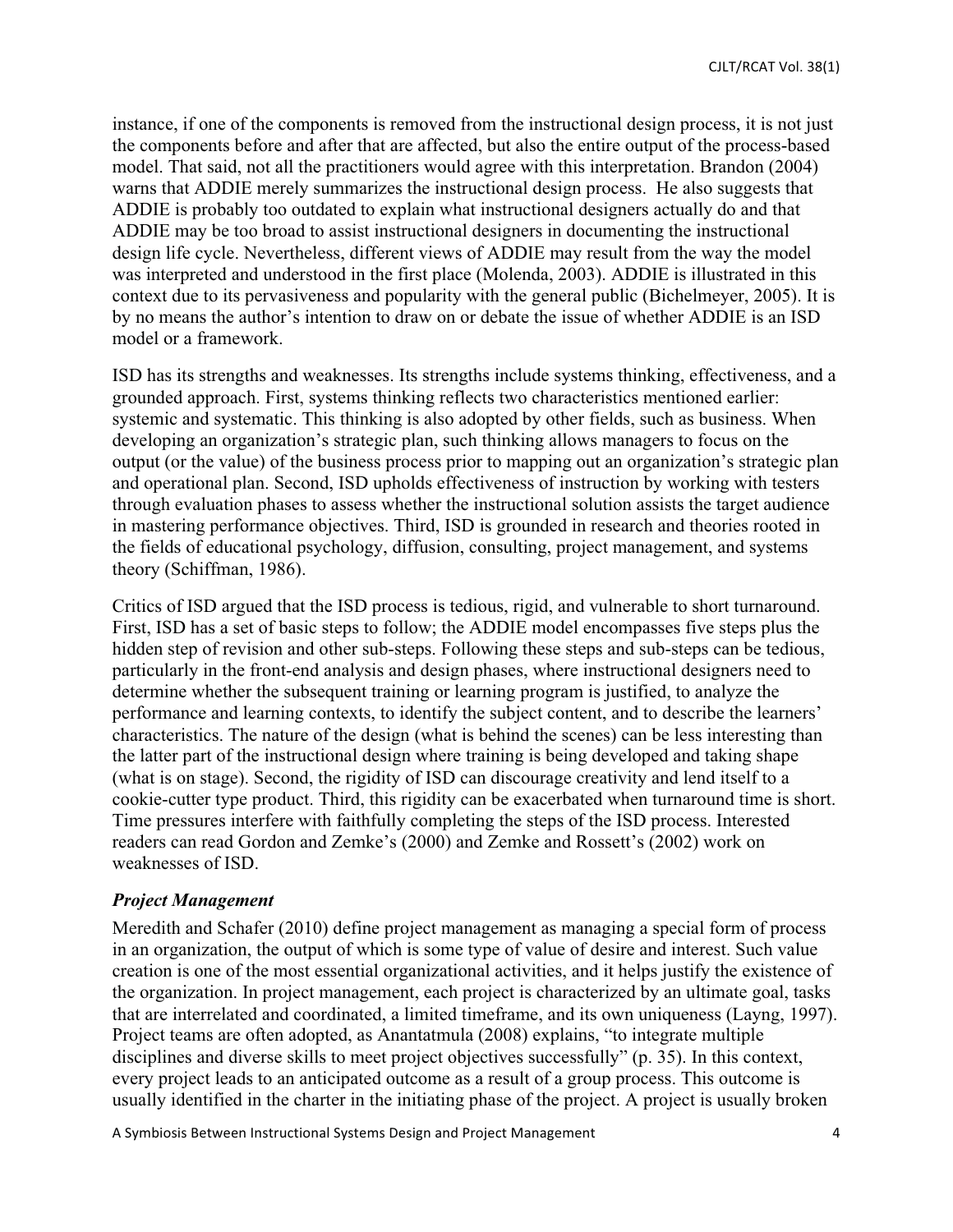down into multiple tasks or activities that proceed in parallel or sequentially. If the activities are parallel, these activities can be undertaken concurrently. If the activities are sequential, these activities can only proceed in one set order. The parallel relationship can be more efficient than the sequential relationship. Projects are made up of time-limited activities that differ from the daily operations in the organization. Projects are unique because they are not regular operations, suggesting for each project some type of taskforce be created through a charter or sponsorship, led by a project manager, and given all the needed resources within the organization. Once the project is completed, the taskforce may be assigned to another project, return to their original team or department, or let go. Because of this uniqueness, projects are not repeated. Even similar projects cannot be undertaken in an identical manner. However, a "lessons learned" document is commonly prepared in the final phase of the project's life cycle (Little, 2010) or later when learning surfaces (Atkinson, Crawford, & Ward, 2006). Such documentation can shed light on learning experiences that may be transferred to future projects.

Little's (2010) definition of project management has a focus on project phases and project process groups. Little divides the project life cycle into three project phases (initial, immediate, and final phases); however, the PMI (2008) argues there are four phases in a project life cycle (starting the project, organizing and preparing, carrying out the work, and closing the project). They claim that each phase includes five project process groups: initiating, planning, executing, monitoring and controlling, and closing, which proceed in sequence with the exception of the monitoring and controlling group (PMI, 2008). Project managers, or experts who manage projects and project teams from the start to the finish, continually monitor and control the project in order to detect the process errors that require corrective actions early on and make certain the project stays on track as chartered (Little, 2010). If the managers fail to identify and address errors, they can magnify through a snowball effect. Should this occur, the consequence is catastrophic and can require a start-over (rework) of the project or monetary compensation.

There are clear advantages to using a project management approach. First, a project manager's objective is to manage and complete assigned projects with a project team using the given resources. Second, project management is consistent because the five project process groups are repeated in each project phase throughout the project life cycle (PMI, 2008). Third, project management is efficient because project managers make compromises. Project managers communicate and coordinate with team members and other stakeholders of the project. They attempt to make the best of a situation and resources to complete the project and meet the customer's expectations (Carter, 1988).

Project management also has its vulnerable spots. First, project management can be time consuming for less experienced project managers who must manage reporting and communicating with/to team members and other stakeholders. Second, project managers can spend a great deal of time on documentation and paperwork in order to give thorough reports to the stakeholders. Third, project managers' supervisors may only delegate the management work, but not authority, which should have come with the project charter. Finally, there are times when good project management does not lead to project success due to certain flaw beyond the control of the project manager from the initiating phase of a project, "…successful project management could enhance its success" (Munns & Bjeirmi, 1996, p. 86).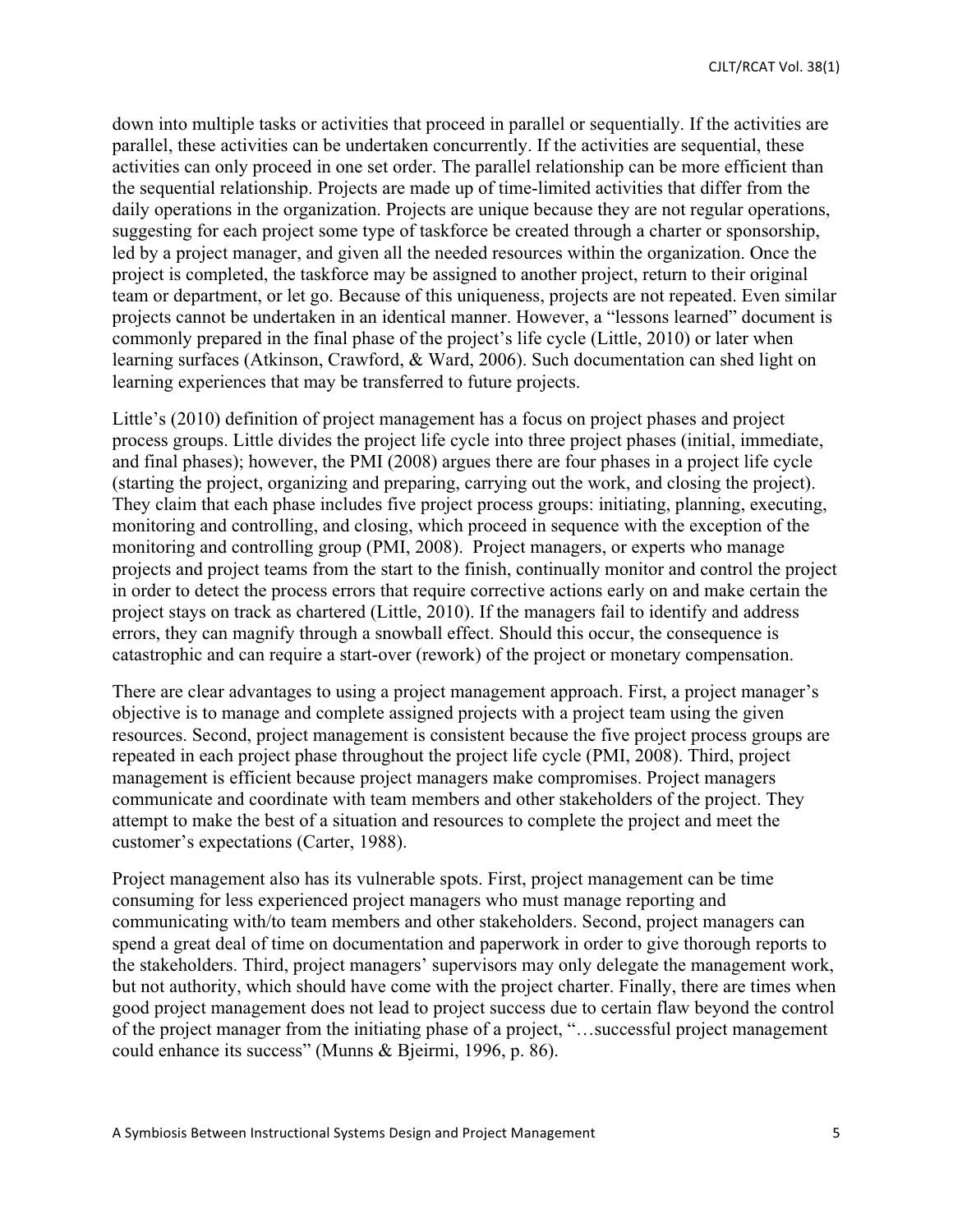#### **Project Manager's Expertise**

Knowing that their objective is to manage and complete assigned projects, project managers must understand their project in terms of project life cycle, project phases, and project process groups, and they must have sufficient resources to complete the project. Project managers' expertise is of importance, too. They must have an understanding of elements of scope, time, money, communications, human resources, contracts, supplies, and risk management (Layng, 1997), as well as the integration of all these elements (Ward, West, Peat, & Atkinson, 2010). Scope, time, and money are called the triple constraints of a project (William van Rooij, 2010) and represent the challenges faced by project managers in determining how to complete the project to its agreed specifications, given a set budget and a pre-determined timeline (Little, 2010). A similar view is found in professional project management standards. For example, the Computing Technology Industry Association (2008) outlines five major categories of expertise of project managers:

- 1.0 Pre Project Setup/Initiating
- 2.0 Project Planning
- 3.0 Project Execution and Delivery
- 4.0 Change, Control and Communication
- 5.0 Project Closure (p. 1)

These five categories above are similar to the five project process groups described by the PMI (2008). Taking a comprehensive perspective, Brill, Bishop, and Walker (2006) describe an effective project manager as a professional who possesses skills in leadership, problem solving, and communications; context knowledge; and people expertise. With a similar stress on people management, Fisher (2011) identified the skills and associated behaviors practicing project managers consider the most important for their profession, which include understanding behavioral characteristics, leading others, influencing others, authentizotic behavior, conflict management, and cultural awareness. Similarly, Kayworth and Leidner (2000) characterized successful project managers on four dimensions: goal setting and team leading, team building, flexibility and empathy, and culture awareness.

#### **Project Management in Organizations**

There seems to be a positive correlation between the size of an organization and the maturity level of the implementation of project management in the organization. William van Rooij (2011) conducted a survey to investigate the commitment to project management in organizations that develop training or learning programs. She found that organizations with 500 employees or more tend to report a higher level of the project management implementation maturity than those with fewer than 500 employees, suggesting that medium to large-size organizations are more committed to project management. In the same study, institutions of higher education were found to implement the project management practices at a medium or high maturity level. William van Rooij further reported that for the top management team, despite the maturity level of project management, organizations expect a graduate degree in instructional design or related areas (e.g., cognitive science), rather than in project management, as a credential of a project team lead. According to decision makers, project management can be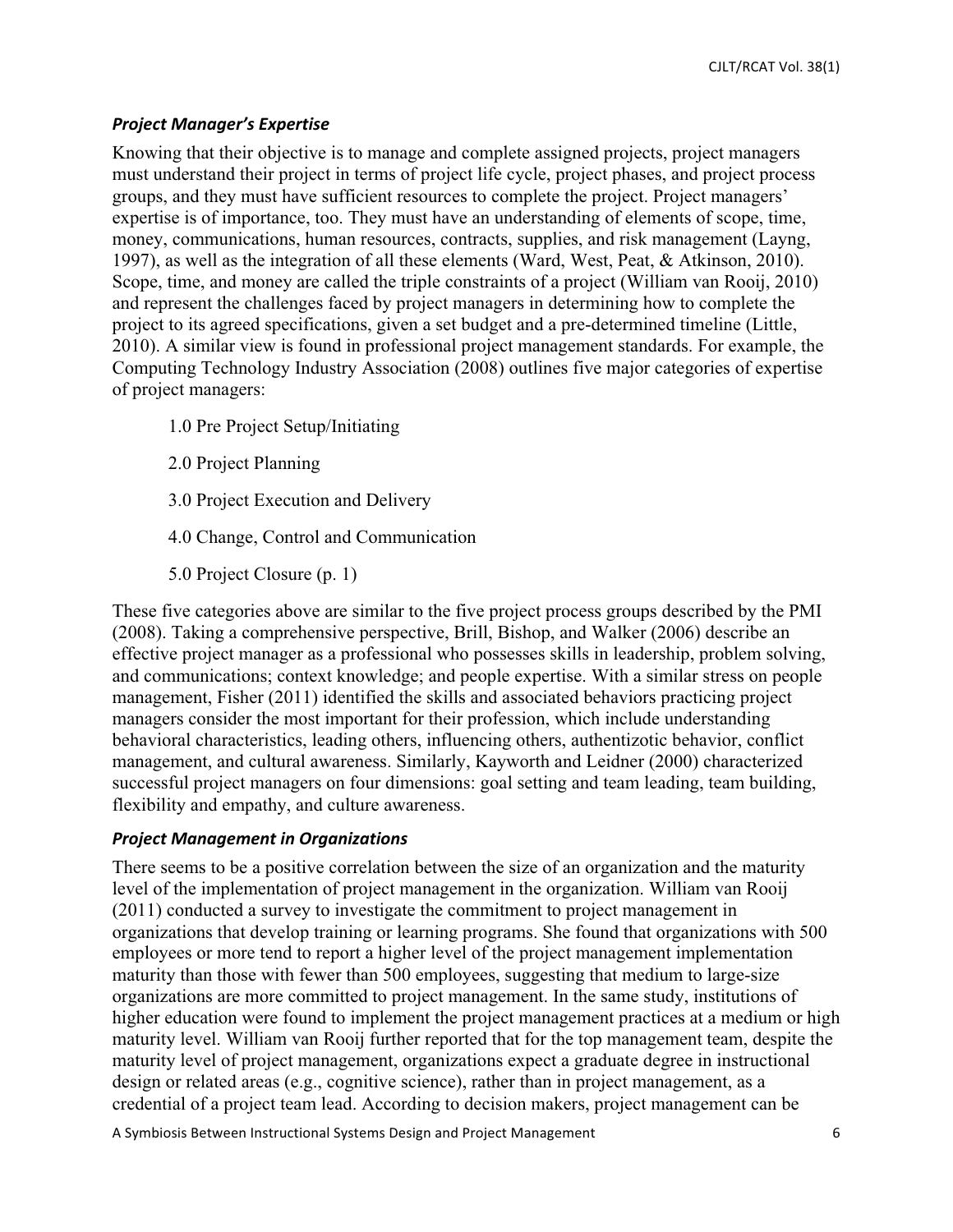acquired from the practices of managing instructional design projects. Interestingly, other results indicated that regardless of the varying degrees of the commitment to project management in the participating organizations, project team leaders have both formal and informal training in project management. The finding suggests that one needs to acquire formal training in project management in order to enter the leadership, especially in the non-small-size organizations that produce training and learning products. Higher education is one option for acquiring this training; therefore, adding project management to the graduate instructional technology curriculum core may increase the chances of having instructional technology graduates entering management positions.

#### **Disconnect between theory and practice**

#### **Rise of the Disconnect**

 $\overline{a}$ 

Theory, in the context of this paper, refers to how academia prepares graduates by looking specifically at the graduate curriculum of instructional technology programs. Practice refers to how instructional design industry and corporations conduct their business operations. There seems to be a disconnect between the two: project management is not part of the core curriculum in instructional technology programs yet it is required in practical work settings. Fisher (2011) explains that "real people behave differently in the real and socially-constructed world (practice) as compared to a world that only exists within people's imagination (theory)" (p. 3).

From a theory perspective, ISD is considered a subset of instructional technology.<sup>2</sup> Instructional technology is an academic discipline offered in graduate schools of education with a knowledge base that encompasses multiple subjects, topic areas, or sub-domains mentioned earlier, such as ISD, project management, and diffusion (AECT, 2000). In graduate schools, instructional technology degree programs usually require approximately 12 courses in order to prepare graduates for the job markets as instructional designers at various levels. Based on the traditional view of ISD, graduates' work will include the following tasks: conducting various analyses, such as goal analysis, needs assessment, learner/context analysis, task analysis; writing performance objectives: developing assessment tools; designing instructional strategies; developing an actual instructional package/solution; and evaluating and revising the package/solution (Dick, Carey, & Carey, 2006).

From a practice perspective, the ISD process does not necessarily reflect this theory. In higher education, for example, instructional designers do not spend all of their resources developing courses or following the traditional instructional design process. Designers undertake tasks including working with other professionals involved in a course design project (Pan, Deets, Phillips, & Cornell, 2003; Pan & Thompson, 2009). Christensen (2004; 2008) presents a view of ISD process from a practitioner's standpoint explaining that instructional design is actually comprised of decision-making and problem-solving tasks. According to Christensen (2004), instructional designers regularly undertake tasks that are not part of the traditional ISD process. For instance, "I brainstorm with other people involved with the project" was reported as the most

 $2$  Instructional technology is also used interchangeably with terms such as educational technology, instructional systems, and instructional systems and technology as the field of instructional technology continues to evolve (Persichitte, 2007).

A Symbiosis Between Instructional Systems Design and Project Management (3) 22 22 23 24 25 26 27 28 20 20 20 20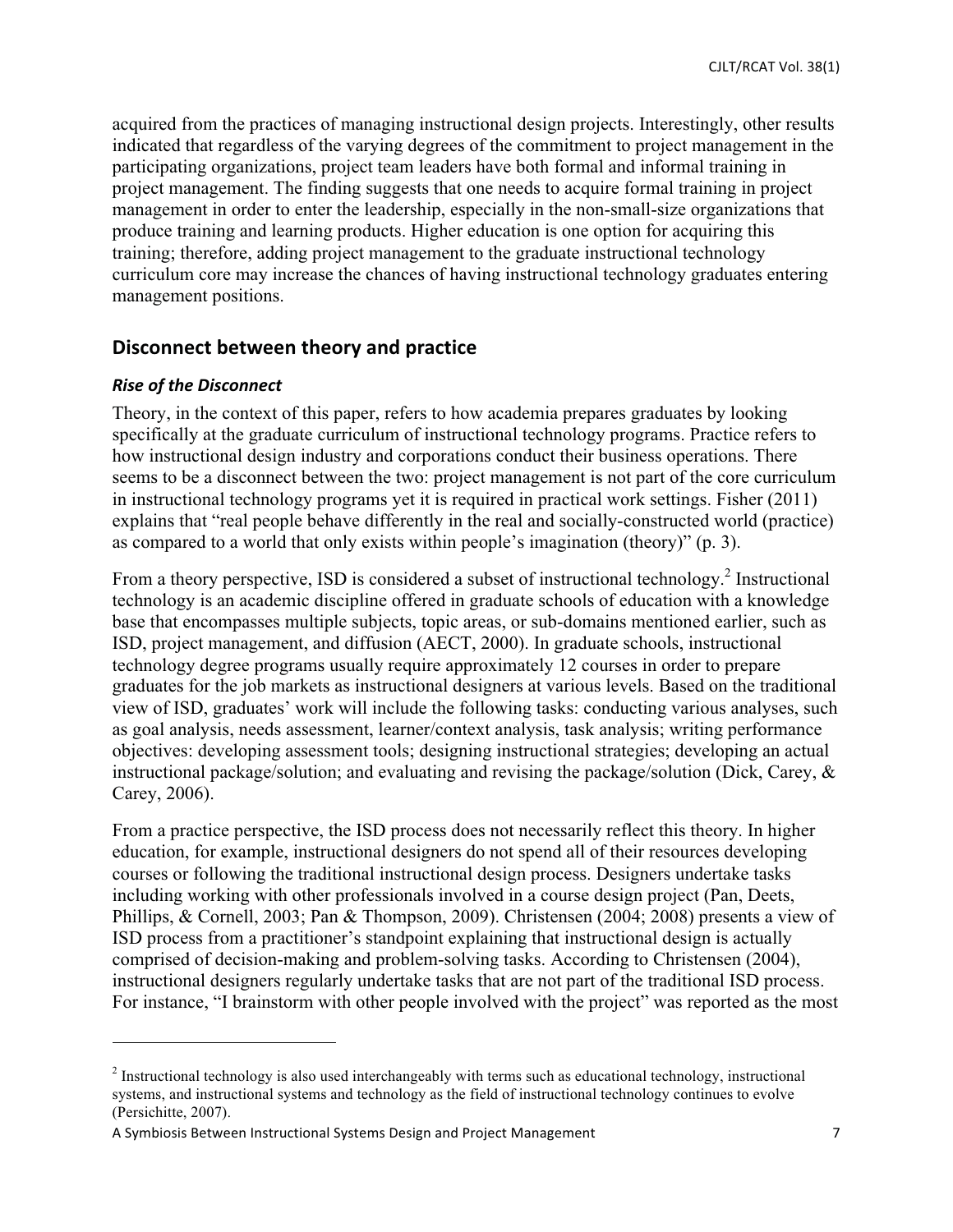frequently used strategy. Christensen (2008) calls for a balance of the tasks of decision making and problem solving with available resources in any given situation. The concept of balancing design and resources is endorsed by Wedman and Tessmer (1990) who argue that when more resources are available, more layers of instructional design process are adopted. These authors stress the impact of environmental factors on the design and recommend a benefit cost analysis (BCA) prior to the adoption of a multiple-layered model. BCA is one of the techniques used to build a business case while a project is being considered by stakeholders, or in its initiating phase (PMI, 2008). In their literature review, Kenny, Zhang, Schwier, and Campbell (2005) found that instructional designers require many non-traditional skills such as communication, editing and proof reading, marketing, media development and graphic design, project management, supervision of personnel, teaching students/faculty development, team building/collaboration, and technology knowledge/programming. Most of these non-traditional instructional design skills and tasks are also identified by the PMI (2008).

Project management is an essential part of the skill sets of instructional designers in noneducational settings according to Morrison, Ross, and Kemp (2000), and Smith and Ragan (2005), who dedicated an entire chapter in their textbooks to project management. Although this attention appeared somewhat disproportionate and positions project management as a subset of ISD, it recognizes the significance of project management in relation to ISD. Earlier literature also supported this view of the relationship between program management and ISD. Schiffman (1986) contended that a fully evolved model of ISD includes project management as one of the five core skill sets a well-rounded instructional designer should cultivate in order to cope with managerial duties (e.g., communicating and staffing) involved in the project. Gustafson and Branch (1997) also identify program evaluations and review technique (PERT) as one of the operational tools accompanying certain ISD models. All these endorsements echo the AECT (2000) standards where project management is listed as a sub-domain of management. Likewise, Layng (1997) argued that instructional designers and project managers complement each other in completing instructional design project effectively and efficiently.

If project management is essential to the competencies of instructional designers, it makes senses to include project management as part of the core curriculum of graduate programs in instructional technology. A quick survey of the major instructional technology programs in the country shows a discrepancy between theory and practice. Of all the 12 programs surveyed, there are two that offer project management as a required course (University of Georgia and Wayne State University) and one as an elective course (San Diego State University).

#### **Possible Explanations**

Apparently, there is a disconnect between theory and practice. According to the literature, instructional designers undertake tasks other than curriculum development; project management is one of the essential tasks required of instructional designers in the field on the regular basis. Project management, however, is seldom included in the graduate curriculum of instructional technology. Williams van Rooij (2010) attributes this disconnect to the divergent subcultures within higher education. According to Williams van Rooij, project management originated from disciplines such as engineering and business, so it is less popular in other fields, such as education and humanities.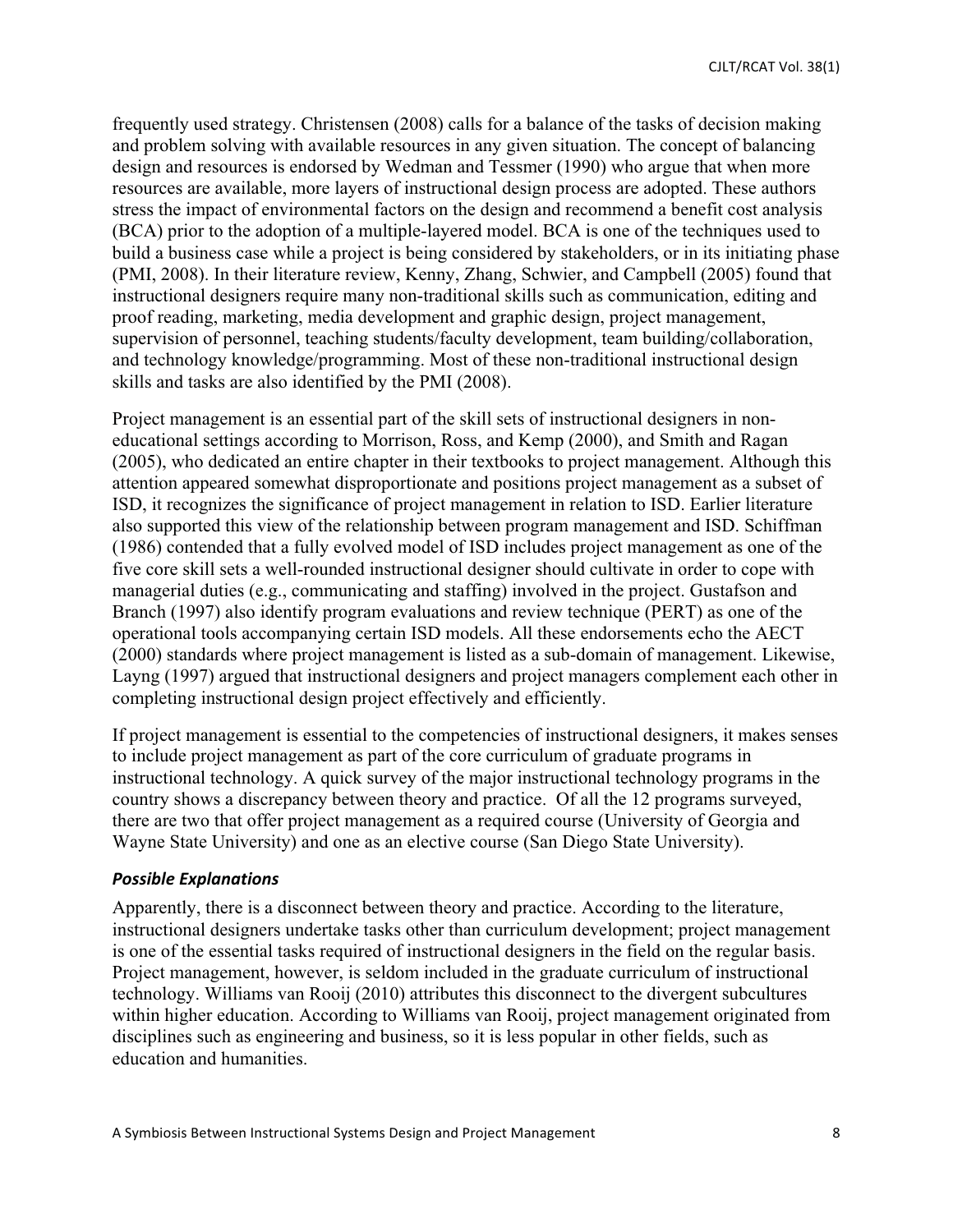The notion of usefulness is used to postulate that theory informs practice and practice applies theory. According to this utilitarian view universities would be providing a disservice to their graduates if they did not prepare these candidates (William van Rooij, 2010). Educators may find it challenging to expand the core values of instructional technology programs, which need to be expanded to address efficiency as well as effectiveness. Including project management as part of the graduate instructional technology program core requires educators to acknowledge that project management is an essential skill for ISD professionals (William van Rooij, 2011).

Another possible reason for this disconnect may be the different perspectives of professionals in instructional technology. As the field of instructional technology becomes more diversified, perspectives merge from other disciplines. Opponents of this broad or inclusive view argued that instructional technology has come closer and closer to a point where the line between instructional technology and other disciplines will become so blurry that instructional technology can possibly lose its identity and that it will no longer be considered as a distinct field of study (Merrill & Wilson, 2007). The debate between Dave Merrill and Brent Wilson (2007) signals that advocates of instructional technology seem to have a split over whether the field should take an exclusive or an inclusive attitude toward future research and development of instructional technology. Consequently, proponents of the exclusive approach may feel less inclined to accept different values and perspectives coming outside the instructional technology field.

## **Integrated View as A Solution**

Instructional Systems Design (ISD) and project management are two separate subject matters, but they are interrelated according to William van Rooij (2010):

Project management complements the instructional design process by offering a set of repeatable processes with which to describe, organize and complete the work required for each phase of the project life cycle, with deliverable complexity also determining how much process is used at each phase. (p. 855)

This perspective illustrates how the design and development of an instructional design project requires processes and procedures that are repeated similar to the five project process groups in the project life cycle. Similarly, Layng (1997) calls the relationship between project management and ISD unique but parallel. She aligns four stages of project management (conceptual, planning, execution, and termination) with the nine stages of the Dick and Carey model. Likewise, Cox (2009) develops an instructional design project management model called the Four-Step Combo, where she collapses the five project process groups of project management and the five phases of ADDIE, each into a set of four steps, which she then matches. In Cox's view, the initiating process group matches the analysis phase, the planning group matches the design phase, the combined executing and monitoring and controlling groups matches the combined development and implementation phases, and the closing group matches the evaluation phase. Despite the difference among these three models, they all integrate project management and ISD. Applying an integrated view may require a supportive organizational strategic plan that is in favor of the value created through this complementary relationship between project management and ISD (Ward, West, Peat, & Atkinson, 2010).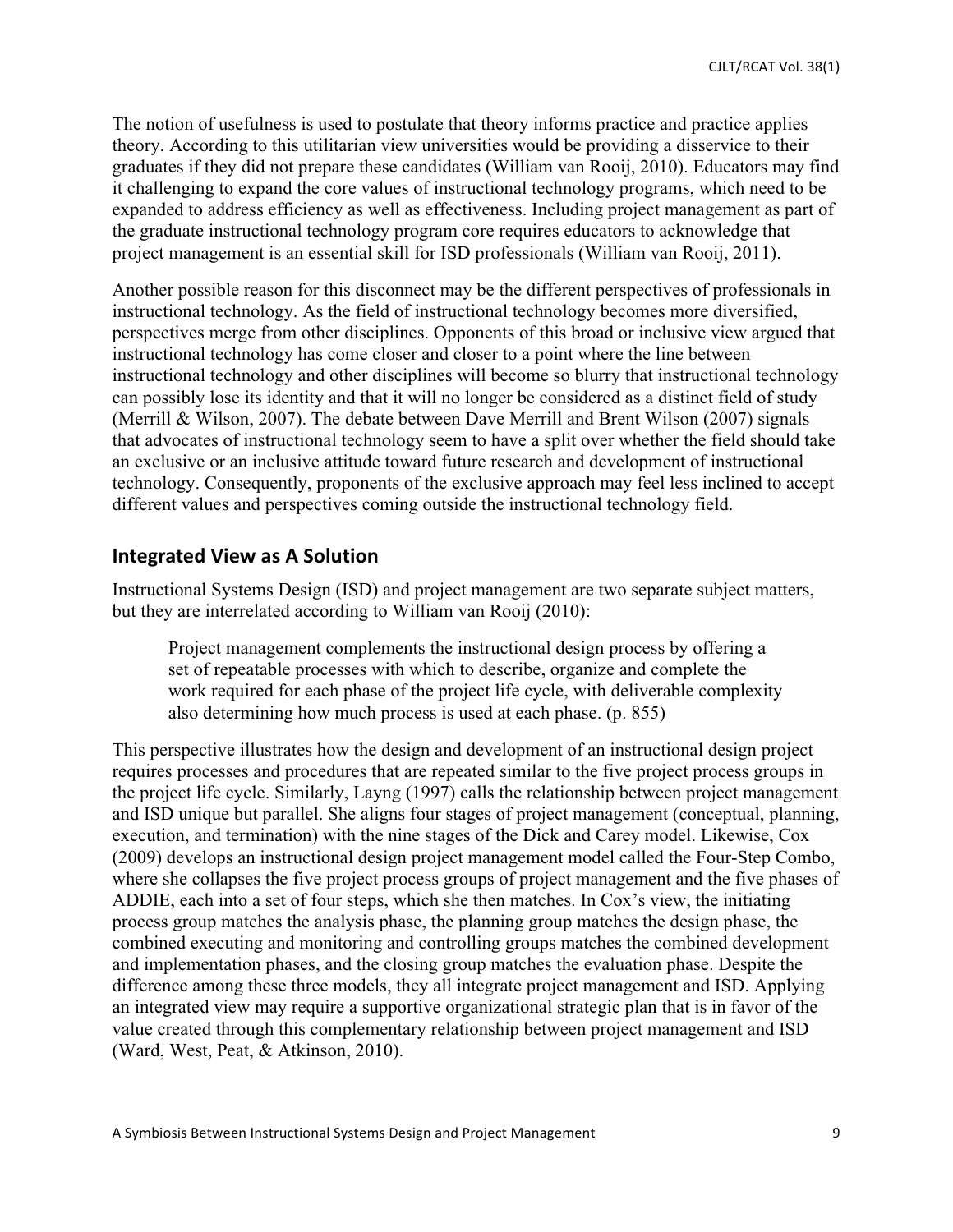#### **Application of the Integrated View**

Instructional designers work in various settings, where the nature of the work can benefit from knowledge and skills of project management either by integrating project management in ISD or by applying project management to the management of an instructional design project. The latter is a broad view where project management is parallel to ISD. This broad view applies to medium to large-scale instructional design projects where the instructional designer, who may or may not be the project manager, is delegated with more responsibility than instructional design or course development. For example, the instructional designer may be responsible for staffing, contracts, and budgeting. The former is a narrow view where project management is incorporated into ISD. This narrow view applies to small-scale instructional design projects where the instructional designer only takes on the duty of instructional design, not others. In the narrow view, project management is integrated into ISD and becomes part of ISD, which suggests that some of the unique ideas or concepts of project management be introduced to ISD as supporting tools and techniques.

If project management and ISD are married, there are at least three areas where project management can assist instructional designers in doing a better job with regard to efficiency: the project charter, Gantt charts and the critical path method.

First, the project charter or project plan that centers on the triple constraints: scope, time, and cost (Meredith & Shafer, 2010). Going back to previous example of higher education, conducting a front-end analysis, instructional designers in higher education are capable of dealing with these constraints although cost is often calculated by the hours allotted to individual projects, instead of by real dollars (Ward, West, Peat, & Atkinson, 2010). This practice seems common in education and public sectors at this level. What a project charter can offer here, for example, is the idea of a risk management plan, which is set up to anticipate the unexpected. The idea is similar to scenarios analysis in marketing, which assists organizations in simulating possible scenarios based on uncertain factors influenced by known driving forces on the market and examining the impact of each scenario on the organizations in terms of creating, communicating, and delivering values to the customers (Kotler, Keller, Koshy, & Jha, 2009). Instructional designers do not usually think this way when it comes to risk management. They take on the assigned course development project and are told to work with faculty (i.e., subject matter experts) to complete the project. They do not necessarily think of the project in terms of any potential risk, except the risk of not being able to complete the course development, given all the resources and effort put into it. They seldom consider whether there is another instructional designer competing for a better quality of work against them. This way of thinking may be true; however, competition can be an imminent danger, where the competitors develop the course in some proprietary course management system that is more sophisticated and creates better customer's value. Introducing the idea of project charter to ISD can prepare instructional designers for the situation where the risk becomes certain.

A Symbiosis Between Instructional Systems Design and Project Management 40 10 Second, Gantt charts are a common practice of project management professionals. Generally speaking, the charting technique is adopted to specify who is responsible for what task that is to be completed in how much of the time. More importantly, the planning technique further describes the relationship between tasks identified in the work breakdown structure on two simplified dimensions. Is the task parallel or sequential? Is the sequential task preceding or following another? As implied earlier in the paper, not all the tasks are sequential, which frees up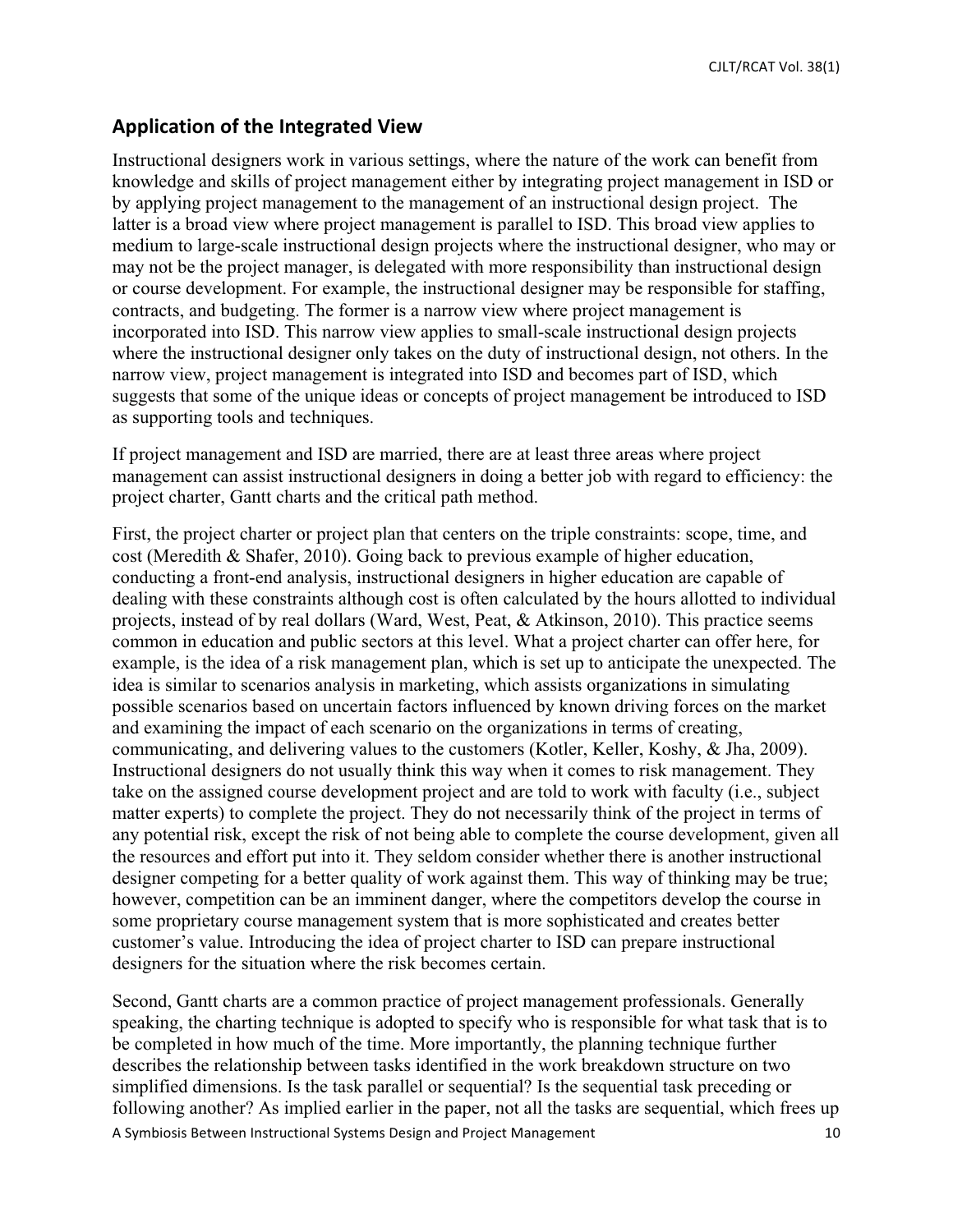time for other tasks. For example, formulating performance objectives precedes designing instructional activities, which is a sequential task relationship. Without the performance objectives formulated first, designers will likely have a difficult time designing class activities with which learners are able to practice, in an attempt to master the objectives at the end. On the other hand, a parallel relationship can be illustrated in this example: designers are researching best practices in using screen capturing programs while waiting on a return telephone call from a faculty client to discuss details on course syllabus.

Third, the critical path method is used to map out tasks of the project. Instructional designers can adopt this scheduling tool to determine the critical path of the project progress. Because the critical path is the longest one in time duration, this suggests that all the other paths are completed earlier than the critical path and that the critical path affords a slack time. This slack time gives instructional designers flexibility in progressing with the project (Meredith & Schafer, 2010), which can allow the designers to tackle on tasks, particularly those unexpected. Here is a real life example: There was an open-source learning management system by a service provider on the market four months ago. The service provider had been reliable and provided great customer services even though the use of the learning management system was entirely free of charge. But, account holders had to agree to share the developed content with general membership prior to subscribing to the service. With the learning management system as part of the project charter due to the nature of the subject matter (i.e., current issues of open-source learning management systems), the goal of this course development project was for the instructional designer to work with a faculty expert/client and develop a graduate-level course on the defined subject matter. In the middle of the project life cycle, the designer learned that the service provider had decided to re-market itself as a paid service provider. Thanks to the slack time freed up by other tasks and the working style of the designer who liked to start the task at the earliest time in case of unexpected or potential risks, the designer was able to respond to the change and install the open-source learning management system on one of the spare servers administered by the university for the course development purposes. The solution was temporary, but it allowed the project to continue its content development and usability testing for the time being without the project schedule being disrupted. And, the designer had a chance to request more resources to secure another reliable service provider who would provide technical support and customer services. The university was not able to support the open-source learning management system campus-wide due to limited resources and talents in the technical area, so the university had decided to outsource it at the minimal cost initially.

### **Conclusions**

Project management and instructional systems design (ISD) need to be coordinated in a concerted effort to complete an instructional design project effectively and efficiently (Smith & Ragan, 2005). Project management methodologies with a strong point in efficiency (e.g., by planning and scheduling) can complement ISD's effectiveness in the design of instruction (Morrison, Ross, & Kemp, 2001). Because each approach has its strengths and weaknesses, the coordination of the two can create a synergy and improve the output of the instructional design project. This argument is not a new proposition. Based on the literature reviewed and reported earlier in this position paper from both researchers' and practitioners' perspectives, project management and ISD should be regarded as two of the core skills of instructional technology. This argument is endorsed by AECT (2000) in its published standards. However, the proposition

A Symbiosis Between Instructional Systems Design and Project Management 41 match of the Management of the Management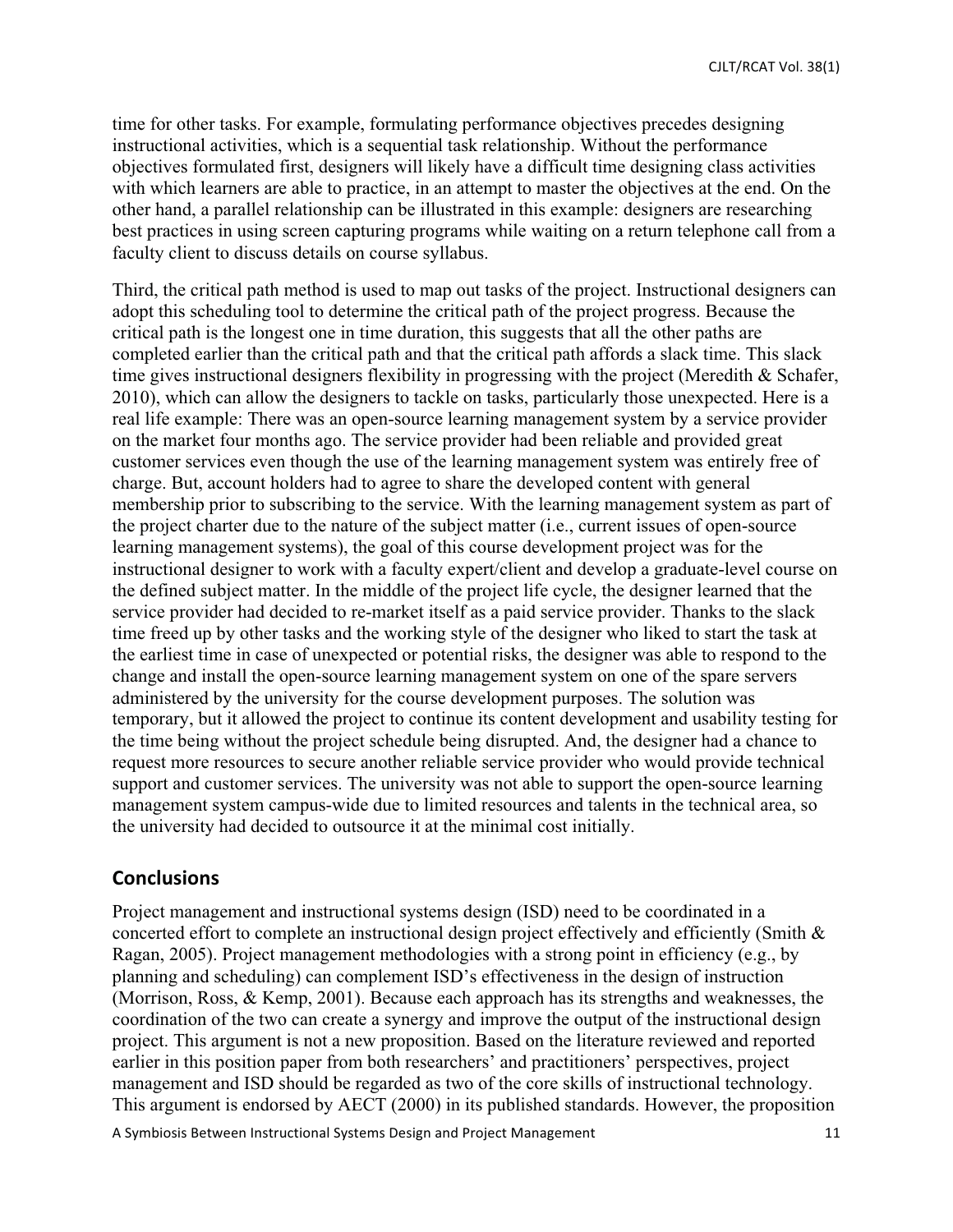does not seem reflected in the core curriculum of the majority of the graduate instructional technology programs in the United States. There is, it appears, a disconnect between theory and practice, which could be due to reluctance of educational faculties to accept an outside approach like project management (William van Rooij, 2010, 2011) or it could reflect the argument between inclusive and exclusive views of professionals in the field of instructional design (Merrill & Wilson, 2007). With the information in this paper, it is anticipated that faculty of instructional technology and their supervisors and administrators are able to acknowledge the disconnect and consider the proposed solution.

The proposed integrated view of project management and ISD is two-fold. The broad view looks at project management as a subset of instructional technology; the narrow view regards project management as a sub-skill of ISD. The latter is marrying project development to ISD. It is probably easier for instructional technology faculty and their supervisors or administrators to accept due to the immediate benefits of project management on projects and operations of instructional designers, whom the education faculty members prepare. Three concepts of project management (i.e., project charter, Gantt chart, and critical path method) are used to illustrate as three examples of the said benefits. These concepts can be incorporated into any ISD project to increase the efficiency of ISD.

Having said all that, there is a symbiosis between the two subject matters. When the two are married, instructional design project managers are likely to show both performance and productivity. As with all the reviewed literature above and the author's observations considered, three foreseeable challenges may possibly affect the efficacy of this symbiosis:

- To what degree do faculty of education accept a new concept such as project management?
- To what degree do faculty of education regard instruction as a project?
- To what degree does project management complement instructional design?

## **References**

- Anglin, G. J. (Ed.). (1995). *Instructional technology: Past, present, and future* (2nd ed.). Westport, CT: Libraries Unlimited.
- Anantatmula, V. S. (2008). The role of technology in the project manager performance model. *Project Management Journal, 39*(1), 34-48.
- Association for Educational Communications and Technology. (2000). *NCATE Program Standards.* Retrieved from www.aect.org/affiliates/national/Standards.pdf
- Atkinson, R., Crawford, L., & Ward, S. (2006). Fundamental uncertainties in projects and the scope of project management. *International Journal of Project Management, 24*(8), 687- 698.
- Bichelmeyer, B.A. (2005). The ADDIE "Model" A metaphor for the lack of clarity in the field of IDT. *IDT Record.* Retrieved from http://www.indiana.edu/~idt/shortpapers/documents/aect2004.htm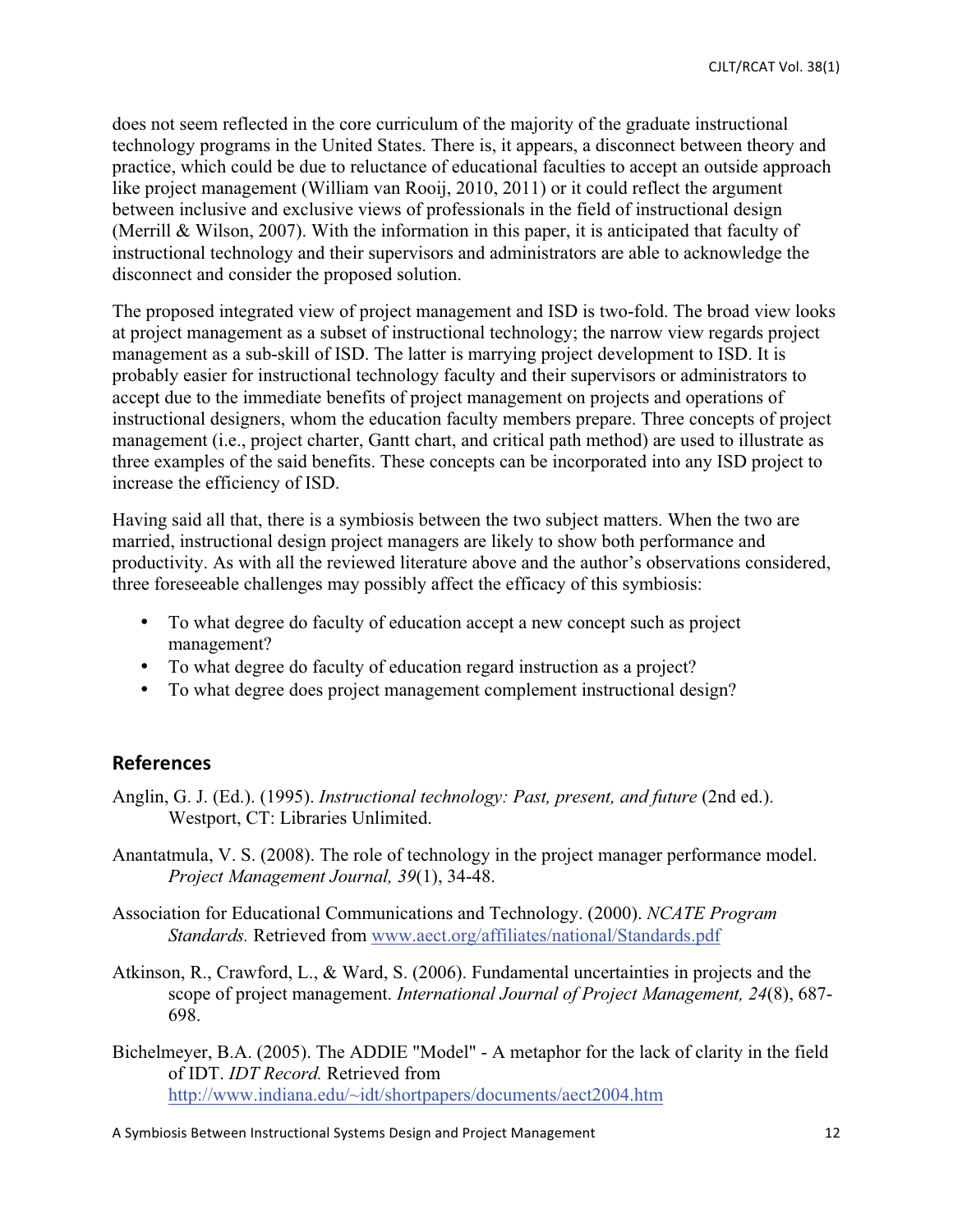- Brandon, B. (2004, October 11). Closing the loop in e-learning development: How to reconnect instructional design and project management. *Learning Solutions Magazine.* Retrieved from http://www.learningsolutionsmag.com/articles/283/closing-the-loop-in-e-learningdevelopment-how-to-reconnect-instructional-design-and-project-management
- Carr, A. A. (1996). Distinguishing systemic from systematic. *TechTrends, 41*(1), 16-20.
- Carter, N. (1988). The project manager: An emerging professional. *Journal of Information Systems Management, 5*(4), 8-14.
- Christensen, T. K. (2004). How do instructional-design practitioners make instructional-strategy decisions? *Performance Improvement Quarterly, 17*(3), 45-65.
- Christensen, T. K. (2008). The role of theory in instructional design: Some views of an ID practitioner. *Performance Improvement, 47*(4), 25-32.
- Computing Technology Industry Association. (2008). *CompTIA Project+ (2009 Edition) Certification Examination Objectives*. Retrieved from http://certification.comptia.org/Libraries/Exam\_Objectives/Project\_2009.sflb.ashx
- Cox, D. M. T. (2009). *Project management skills for instructional designers*. Bloomington, IN: iUniverse.
- Dick, W., Carey, L., & Carey, J. O. (2005). *The systematic design of instruction* (6th ed.). Boston: Allyn & Bacon.
- Fisher, E. (2011). What practitioners consider to be the skills and behaviors of an effective people project manager. *International Journal of Project Management, 29*(8), 994-1002.
- Gordon, J., & Zemke, R. (2000). The attack on ISD. *Training, 37*, 43-53.
- Gustafson, K. L., & Branch, R. M. (1997). *Survey of instructional development models* (3rd ed.). Syracuse, NY: Clearinghouse on Information & Technology.
- Gustafson, K. L., & Branch, R. M. (2002). *Survey of instructional development models* (4th ed.). Syracuse, NY: Clearinghouse on Information & Technology.
- Kayworth, T., & Leidner, D. (2000). The global virtual manager: A prescription for success. *European Management Journal, 18*(2), 183-194.
- Kenny, R., Zhang, Z., Schwier, R., & Campbell, K. (2005). A review of what instructional designers do: Questions answered and questions not asked. *Canadian Journal of Learning and Technology, 31*(1). Retrieved from http://www.cjlt.ca/index.php/cjlt/article/view/147
- Kotler, P., Keller, K. L., Koshy, K., & Jha, M. (2009). *Marketing management: A south Asian perspective* (13th ed.). India: Dorling Kindersley.
- Layng, J. (1997). Parallels between project management and instructional design. *Performance Improvement, 36*(6), 16-20.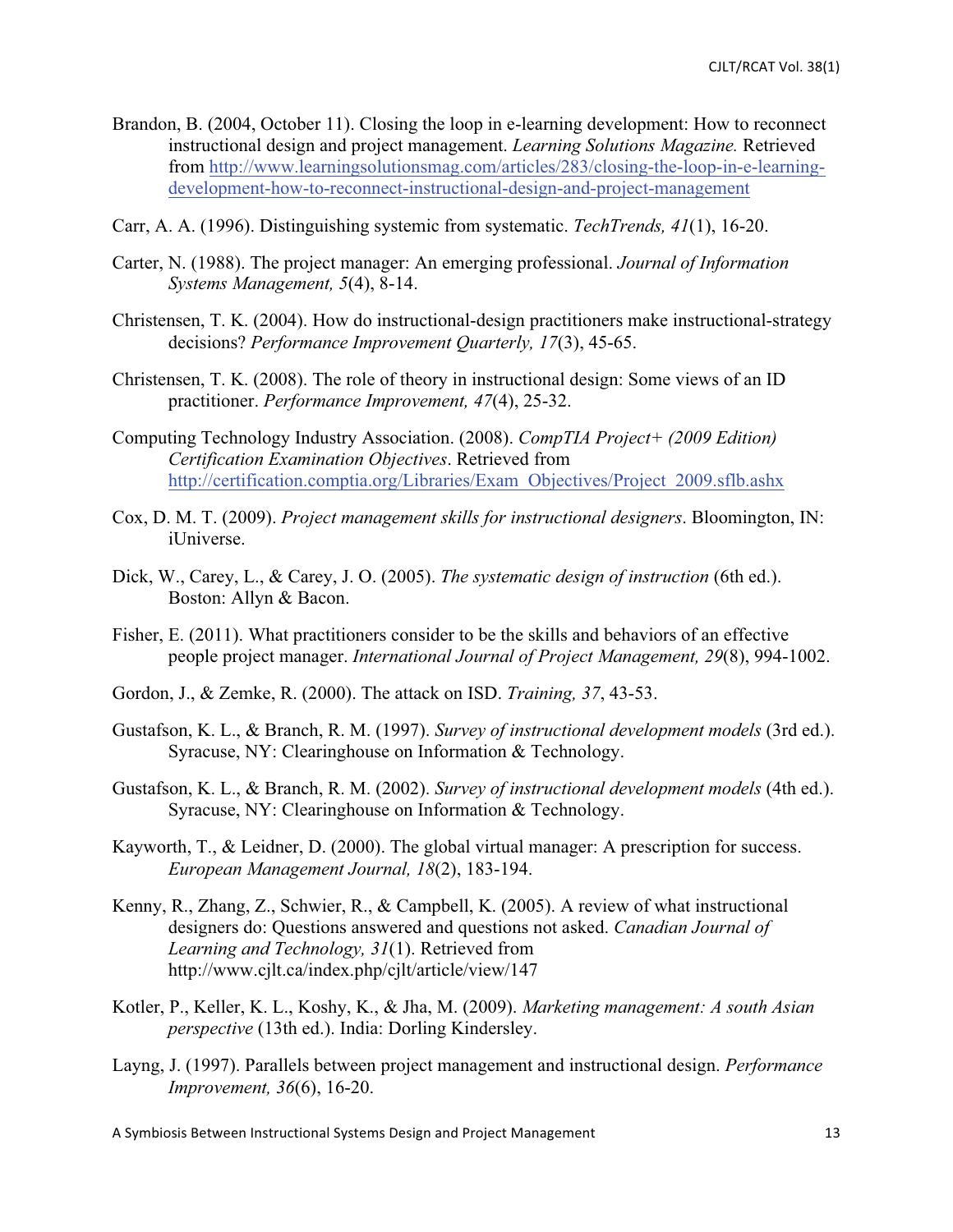- Little, C. (2010). *Class notes of MGT 501: Operations and organizations Fall 2010.* Texas A&M University-Commerce, Commerce, Texas.
- Luppicini, R. (2005). A systems definition of educational technology in society. *Educational Technology & Society, 8* (3), 103-109.
- Meredith, J. R., & Shafer, S. M. (2009). *Operations management for MBAs* (4<sup>th</sup> ed.). Hoboken, NJ: John Wiley & Sons.
- Merrill, M. E., & Wilson, B. (2007). The future of instructional design (point/counterpoint). In R. A. Reiser & J. V. Dempsey (Eds.), *Trends and issues in instructional design and technology* (pp. 335-351). Upper Saddle River, NJ: Pearson/Merrill Prentice Hall.
- Molenda, M. (2003). In search of the elusive ADDIE model. *Performance Improvement, 42*(5), 34-36.
- Morrison, G. R., Ross, S. M., & Kemp, J. E. (2001). *Designing effective instruction* (3rd ed.). New York: John Wiley & Sons.
- Munns, A. K., & Bjeirmi, B. F. (1996). The role of project management in achieving project success. *International Journal of Project Management, 14*(2), 81-87.
- Pan, C., & Thompson, K. (2009). Exploring dynamics between instructional designers and higher education faculty: An ethnographic case study. *Journal of Educational Technology Development and Exchange, 2*(1), 33-52.
- Pan, C., Deets, J., Phillips, W., & Cornell, R. (2003). Pulling tiger's teeth without getting bitten: Instructional designers and faculty. *Quarterly Review of Distance Education, 4*(3), 289- 302.
- Persichitte, K. A. (2007). Implications for academic programs. In A. Januszewski and M. Molenda (Eds.). *Educational technology: A definition of the field* (pp. 327-338). New York: Lawrence Erlbaum Associates.
- Project Management Institute (PMI). (2008). *A guide to the project management body of knowledge* (4<sup>th</sup> ed.). Newtown Square, PA: Project Management Institute.
- Reiser, R. A., & Dempsey, J. V. (Eds.). (2007). *Trends and issues in instructional design and technology* (2nd ed.). Upper Saddle River, NJ: Pearson/Merrill Prentice Hall.
- Roblyer, M. D. (2006). *Integrating educational technology into teaching* (4th ed.). Upper Saddle River, NJ: Pearson/Merrill Prentice Hall.
- Schiffman, S. S. (1986). Instructional systems design: Five views of the field. *Journal of Instructional Development, 9*(4), 14-21.
- Ward, M.-H., West, S., Peat, M., & Atkinson, S. (2010). Making it real: Project managing strategic e-learning development processes in a large, campus-based university. *Journal of Distance Education, 24*(1), 21-42.